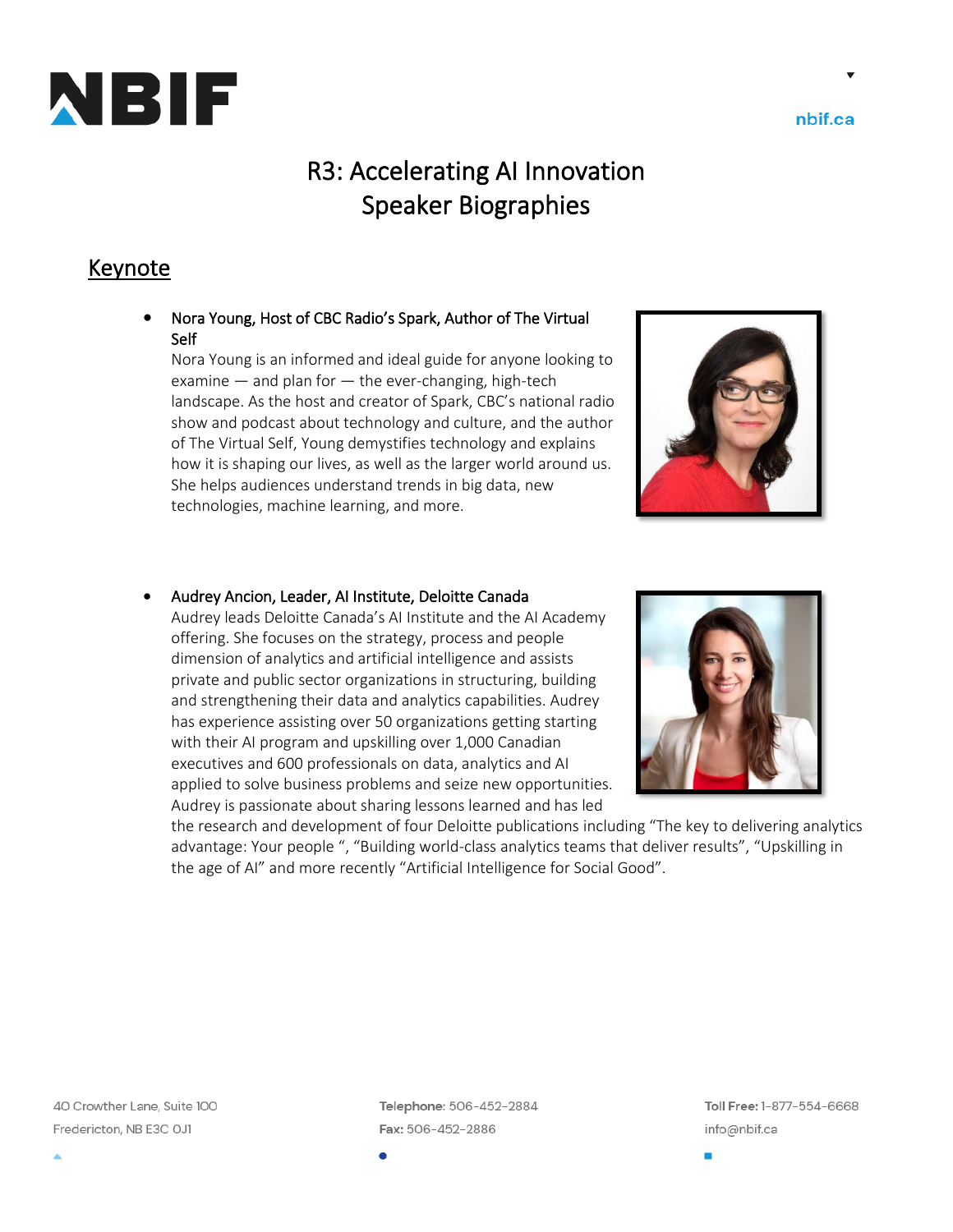

Telephone: 506-452-2884 Fax: 506-452-2886



## Panel Discussion: What does the labour market have to do with AI?

#### • Michele Fash, Director Business Development, ACENET

Michele has been in the marketing field for 30 years, her work spanning both the public and private sectors and a variety of industries. Along the way, she's worked in Public Affairs with the Department of National Defence in Ottawa. She's marketed fries for McCain Foods (Canada), sand and gravel for Nova Scotia's Shaw Group Ltd. and medical devices for Uplift Technologies. She's also done private consulting with organizations ranging from start-ups to large nationals. With an MBA from Dalhousie University, Michele has been with ACENET since 2013 and is responsible for business development and marketing.

#### • Cathy Simpson, CEO, TechImpact

Cathy Simpson is an Atlantic Canadian IT leader who has dedicated her career to building the region's tech capacity. Most recently, she was the Vice President, People and Culture with T4G Limited, one of the largest privately held IT firms in the region with clients throughout North America. Cathy is a leader in the movement to use technology and innovation to drive economic growth, create thriving communities and engage citizens. She champions this evolution as Chair of the New Brunswick Innovation Foundation, an independent,

not-for-profit corporation that invests in new growth-oriented companies and applied research activities. Her current work is an extension of her role as one of the co-founders of PropelICT, Atlantic Canada's original tech accelerator, and she continues to mentor and advise start-up entrepreneurs in the region. As CEO of TechImpct, Cathy is spearheading a province-wide initiative to train, attract and retain IT professionals in a partnership with the McKenna Institute, the department of Post-Secondary Education Training and Labour and a number of private sector partners.



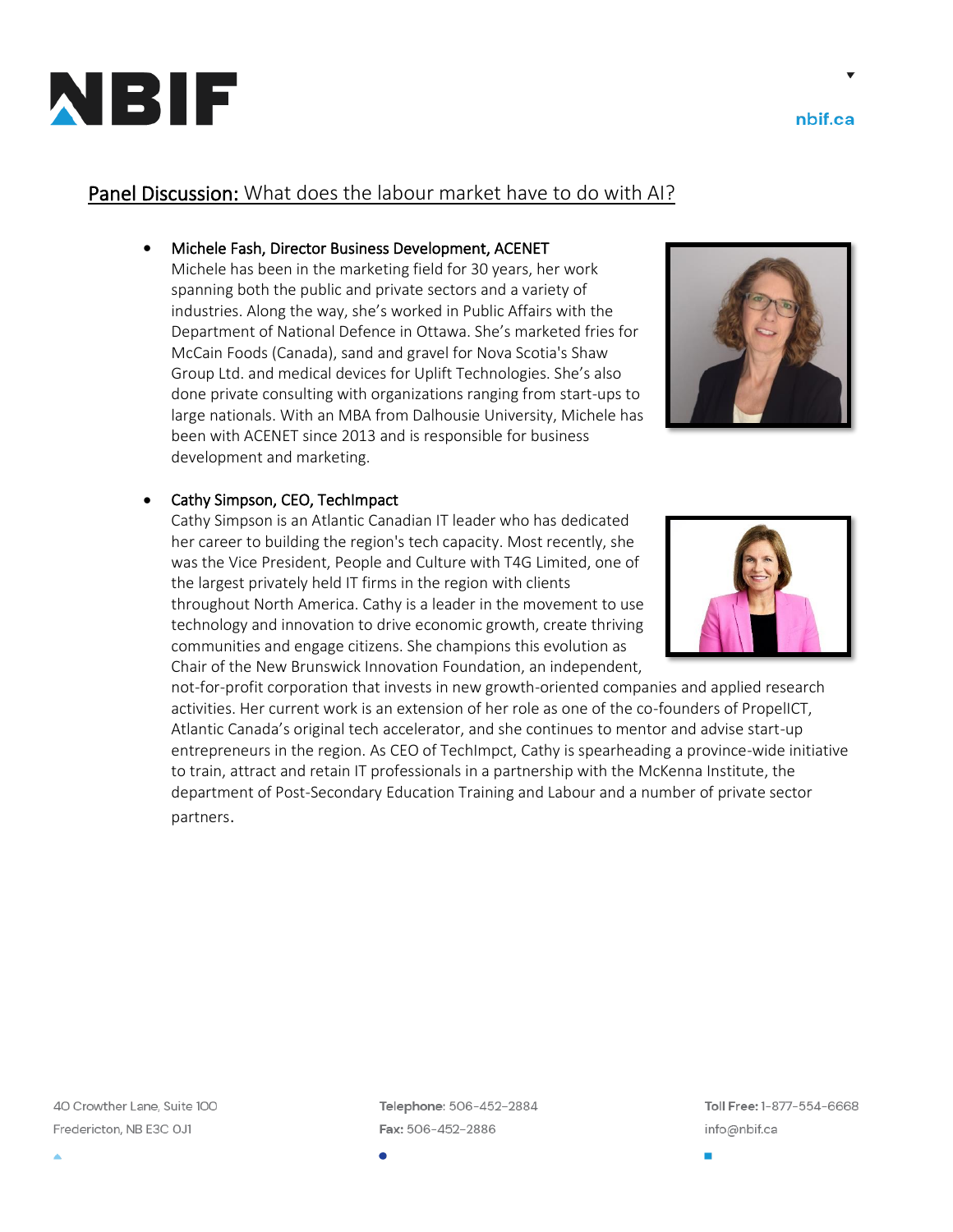

#### • Lilia Jemai, National AI Program Manager, Mitacs

Lilia Jemai, National Artificial Intelligence Manager at Mitacs. She is responsible for Mitacs' AI strategy, large-scale projects and strategic accounts. She holds 3 research Master's degrees and 12 years of experience in data valorization, artificial intelligence and decision support technologies, including 9 years in research and higher education. She also has 6 years of expertise and experience in innovation and artificial intelligence consulting.

## Panel: The Opportunity for Start-ups and SMEs in Artificial Intelligence

#### • Norm Couturier, CEO, Terri Earth Intelligence

I am currently the President, CEO, and co-founder of Terris Earth Intelligence, a Fredericton-based geospatial technology company. Terris is developing the next era of earth intelligence platform with the world's most advanced 3D visualization of air, land and sea. A 30-year serial entrepreneur, I've co-founded 8 previous tech companies and have had 3 exits to Fortune 500 and TSX 100 companies. My companies have employed 100's of NB citizens in high-tech roles in the healthcare, logistics and geospatial tech sectors. As part of the social responsibility goal of Terris, we are a



certified B Corporation, a member of 1% for the Planet, we have committed to 3 of the UN's Sustainable Development Goals (SDGs #8 - Decent Work and Economic Growth, #9 - Industry, Innovation and Infrastructure, #11 -Sustainable Cities and Communities). I am a strong community advocate for emerging talent development with our regional universities and community colleges, and for diversity and immigration. My community volunteer work involves being an active mentor for start-up entrepreneurs and companies in our local tech ecosystem. I have volunteered hundreds of hours to help develop our start-up ecosystem and create talent attraction for our region.

40 Crowther Lane, Suite 100 Fredericton, NB E3C OJ1

Telephone: 506-452-2884 Fax: 506-452-2886

Toll Free: 1-877-554-6668 info@nbif.ca

nbif.ca

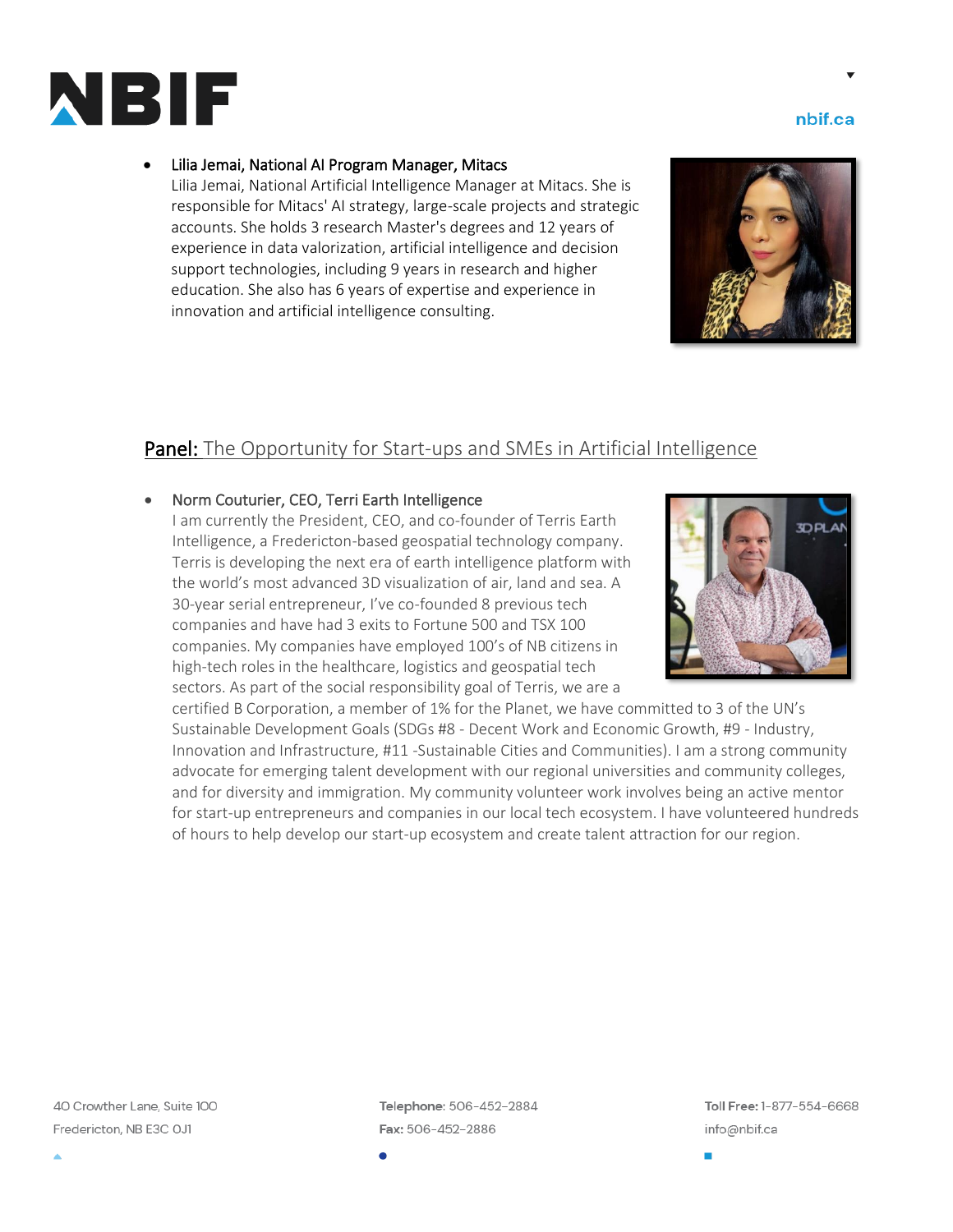#### 40 Crowther Lane, Suite 100 Fredericton, NB E3C OJ1

Telephone: 506-452-2884 Fax: 506-452-2886

Toll Free: 1-877-554-6668 info@nbif.ca

#### • Greg Picot, President & COO, Eigen Innovations Inc.

Greg is President & COO of Eigen Innovations Inc., a leading provider of AI-enabled vision+data solutions for industrial manufacturing. Based in Fredericton, Greg and the Eigen teamwork with global Tier 1 companies helping them adopt and scale AI directly into their manufacturing processes. He has an extensive background in technology management, working in IT consulting, large enterprise, and startup environments, including NB startup Radian6 which was acquired by Salesforce in 2012.

#### • Dr. Kenneth Kent,

Dr. Kenneth Kent obtained his Ph.D. from the University of Victoria (Victoria, Canada) in 2003, his M.Sc. from the same in 1999, and his B.Sc. from Memorial University (Newfoundland, Canada) in 1996. He is a co-founder of anessa, a software company that provides digital twinning solutions for the biogas industry, and also a Computer Science professor at UNB, Fredericton. As a co-founder of anessa, Dr. Kent has filled roles as Chief Product Officer, Vice-President Funding & Investments, and Board member while leveraging his skills and connections garnered from his academic role to help grow anessa. His research interests include high-performance/cloud computing, embedded systems, software engineering, and managed runtimes. In his academic career he has been engaged in many industrial partnerships including IBM, Google, RedHat and Huawei.

This work has contributed to disclosures & patent filings, many academic publications in refereed journals and conference proceedings, and various awards for his scientific contributions.

#### • Mohamed Adel, East BIM/VDC Manager, Bird Construction

construction company in Dubai.

Mohamed Adel is currently the East BIM/VDC Manager for Bird Construction, where he oversees the Digital Transformation and implementation of BIM/VDC in Bird Eastern region. Mohamed has a combined 12+ years of comprehensive experience in Digital Construction and project management that allowed him to lead the transformation on such a large scale like Bird. He has a bachelor's in civil engineering from Ain Shams University, a diploma of project management from the American University in Cairo and Digital Transformation from London Business School. Prior to joining Bird,

Adel has worked in various organizations and countries, e.g., ALEC, a large multi-disciplinary







nbif.ca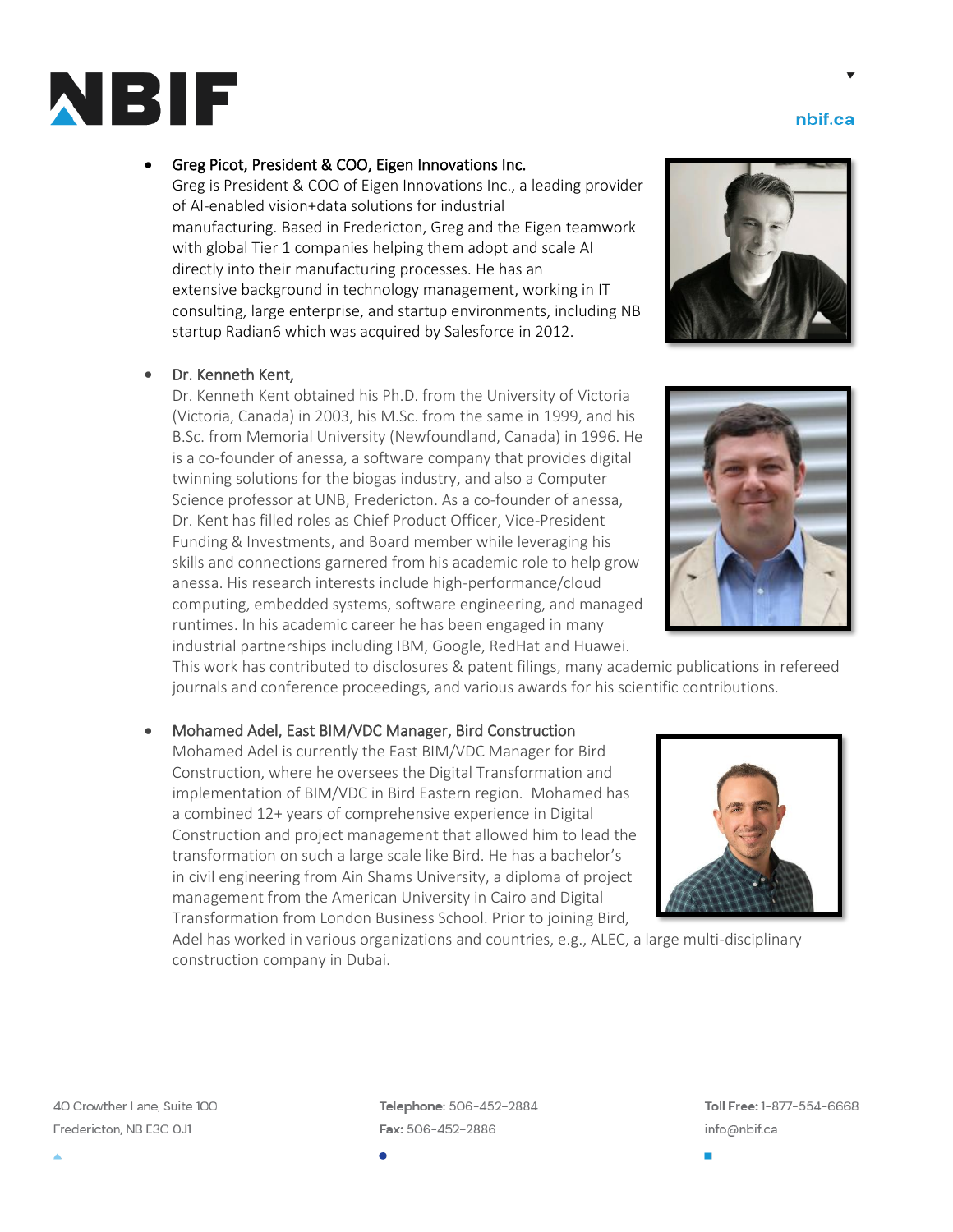

nbif.ca

## Speaker Series: Emerging trends in AI for NB's Priority Sectors/Industries

• Elliot Sullivan, Director of Product Management, Cloud Solutions, Remsoft Elliot leads the Remsoft Cloud solutions team, overseeing the product innovation road map and guiding development to meet forestry market requirements. He holds a master's degree in Computer Science from the University of New Brunswick and has extensive experience developing and managing both desktop and cloud products.



• Amin Jula, Chief Data Scientist, Fiddlehead io. *\*Details unavailable*

40 Crowther Lane, Suite 100 Fredericton, NB E3C OJ1

Telephone: 506-452-2884 Fax: 506-452-2886

Toll Free: 1-877-554-6668 info@nbif.ca

٠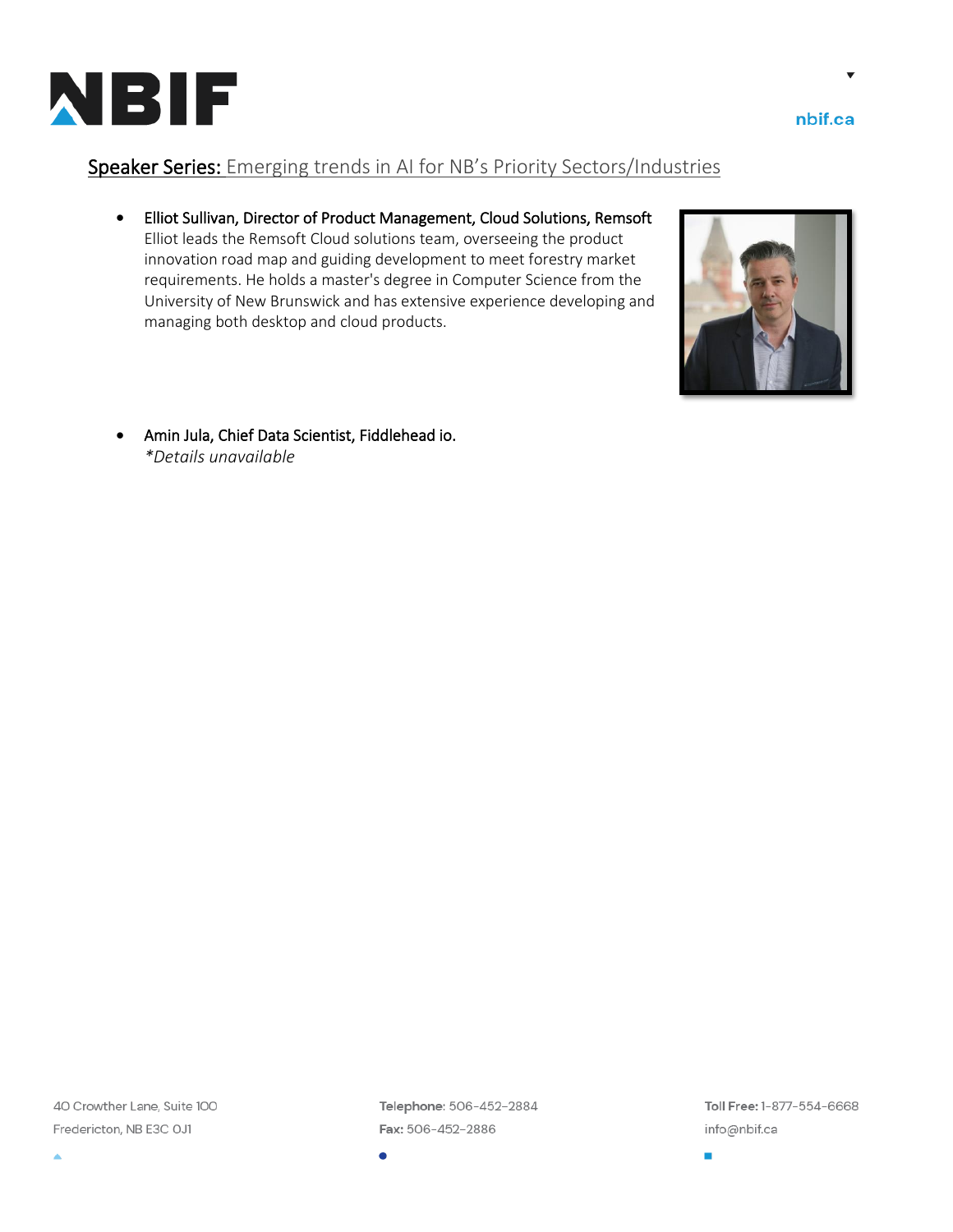

Toll Free: 1-877-554-6668

# Speaker Series: Artificial Intelligence - the promise vs. the hype

### • Jennifer LaPlante, Executive Director, DeepSense

Jennifer LaPlante is the Executive Director of DeepSense, an organization focused on driving economic growth through increased comprehension and adoption of artificial intelligence in the Canadian ocean sector. She holds an MBA and an MSc in Computing and Data Analytics. She is an active member of her community sitting on the Board of Directors of the Halifax Harbour Bridges Commission, a member of the Board of Directors and Chair of the Audit and Finance Committee for Arthritis Society and is Vice President of the Victoria Hall Society Board of Directors. She has served as a member of the Nominating Committee for the Canadian Internet Registration

Authority (CIRA) and a member of the Government of Canada's AI Public Awareness Working Group. She is co-organizer of the Halifax Chapter of Women in Machine Learning and Data Science (WiMLDS), a global organization that aims to support and promote women and gender minorities who are practicing, studying or are interested in the fields of machine learning and data science. Jennifer was named one of DataIQ 2021 Top 100 Influential people in AI.

- Wilco van Ginkel, Director of Data and Analytics and AI Leader, a3i A seasoned professional and leader with a passion to help other people becoming the new leaders of tomorrow. Wilco has indepth knowledge and extensive international working experience. He has worked at strategic, tactical, and operational levels within
	- start-ups, small, medium, and large enterprises. o His Domain Expertise is:
		- Artificial Intelligence (AI) Machine Learning (ML)
		- Data Science
		- Cyber Security

Wilco is the founder of a3i, Trust-in-AI Framework, Seculior, the CSA Dutch Chapter, and co-founder of the CSA Big Data Working Group. He is also the founder and host of the Data Crunch Podcast

(available on Spotify and Apple Podcasts) and enjoys public speaking, writing, and giving lectures.